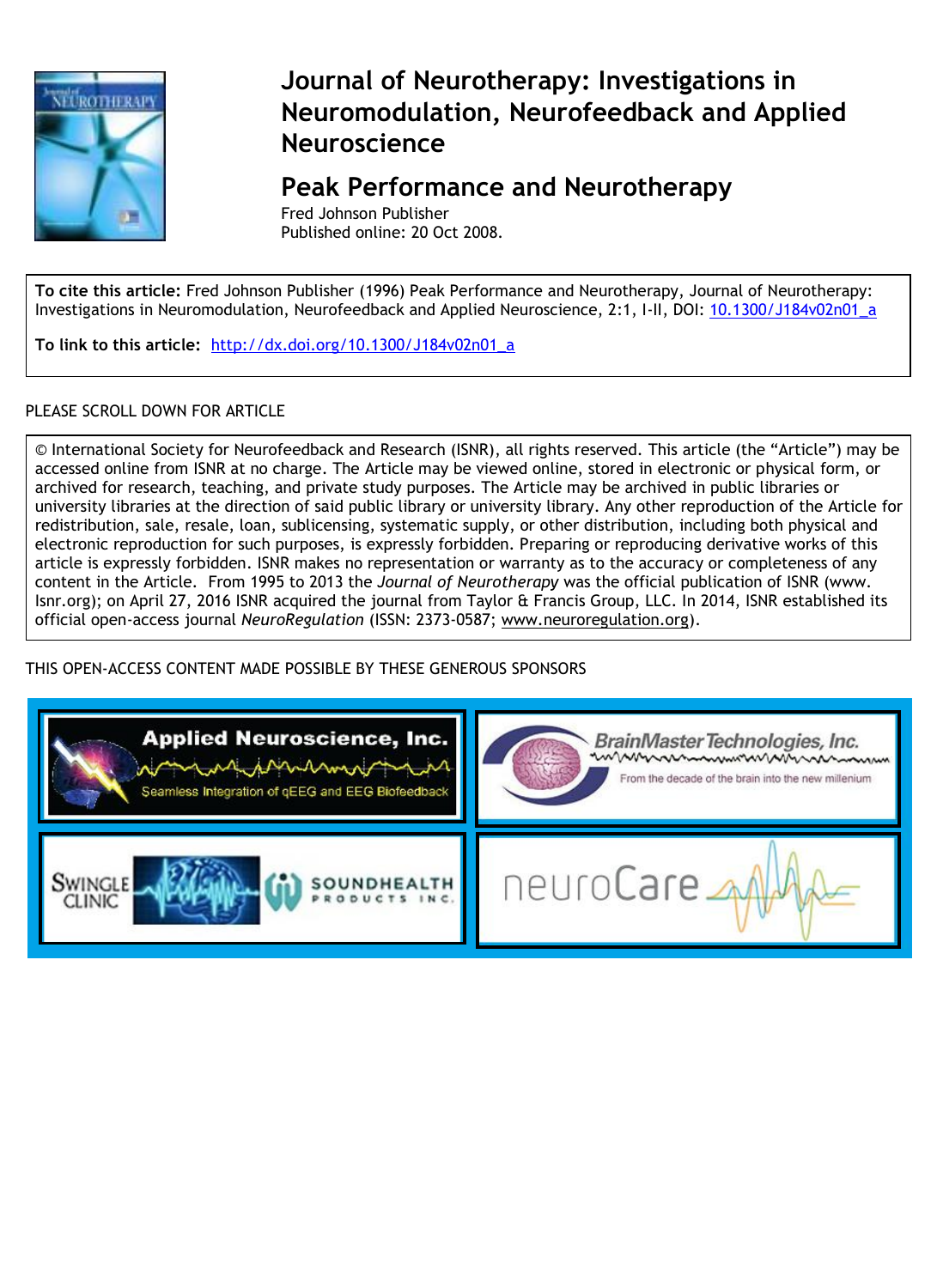# **Editorial**

## **Peak Performance and Neurotherapy**

**Fred Johnson, Publisher** 

This will be my last editorial for the Journal of Neurotherapy as we are turning over the operation of this Journal to the Managing Editor Cindy Olson, T echnical Editor Dr. Marvin Sams, and Associate Editors Drs. Joel Lubar, Gary Schwartz, Rima Laibow, David Velkoff, and Karl Pribram. These people deserve all of our gratitude for the fine job they have done in getting the Journal up and going.

It seems to me that peak performance training may the the tail that wags the dog. The research in this area indicates that the performance of "normal" minds can be enhanced by using EEG machines and a good peak performance software package. Specifically, mental peak performance training improves concentration, creativity, and mental alertness. It lowers the number of making. School grades and executive perforerrors one makes and improves decision mance can be improved, reaction time can be reduced, and states similar to, if not identical with, deep meditative states can be attained.

This sounds great, but all of these benefits accrue to a normal mind. The mind suffering a medical disorder may react differently and we don't know how differently it may react. That's why I was very glad to see there is certification available for those who desire to do peak performance training and market it to the public. This certification is as a Peak Performance Specialist through the Peak Performance Certification Board, 16213 E. Mercer Circle, Aurora, CO 80014, and their president is Dr. Robert Moroney at 303-766-1292.

I checked it out. This Board is accredited by the National Board of Accreditation for Certifying Agencies in Washington, DC. I checked him out. Dr. Moroney is an acknowledged expert in mental peak performance. He believes that as many as one in five people seeking to improve their mental peak performance may have a clinical problem. As part of the certification process, participants learn how to identify potential clinical problems through peak performance evaluations and refer these clients to a qualified neurotherapy clinician. The Board also recommends these peak performance evaluations be done by a neurotherapist.

Those who are already certified are forming an association, The Association of Certified Peak Performance Specialists, 1973 N. Nellis, Suite 264, Las V egas, NV 89115. The Association President is Carla Hickey (303-444-1792) and the Secretary is Linda Mason (610-434-1540). Everyone who passes certification examination this year is invited to become a charter member, and help form and activate the Association by serving on a committee.

My understanding at this time is that the peak performance seminars cost \$195.00 and \$100.00 for the examination. The few Certified Peak Performance Specialists with whom I have spoken say the seminar was invaluable in helping them pass the examination. The Board entered into a one-year contract with Lexicor Training Seminars to present their certification seminars. Dr. Moroney indicated the Board is training trainers at this time so they will have bout ten qualified presenters after this first year.